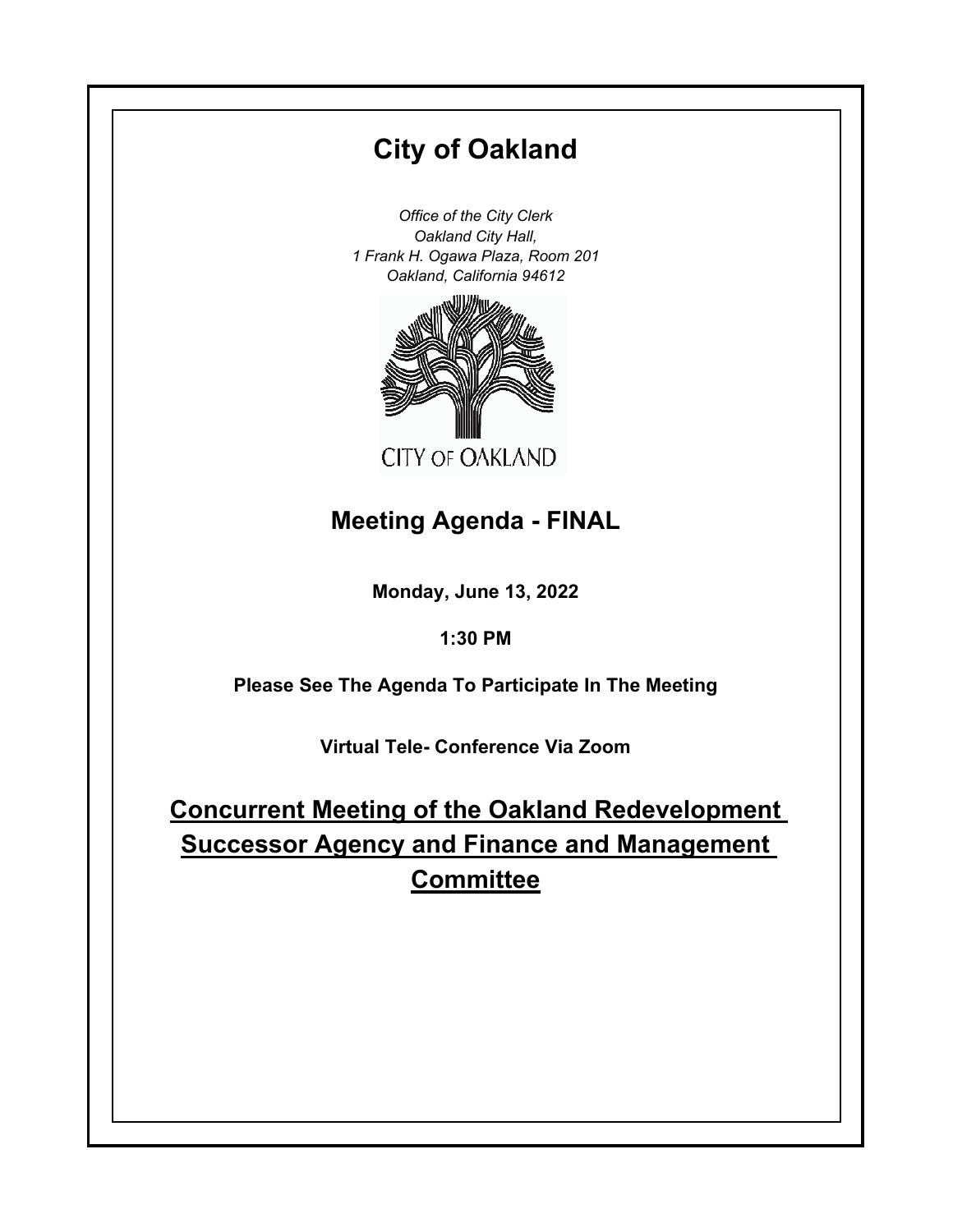*Pursuant to California Government Code Section 54953(e ), the City Council has found that an imminent risk to the health of attendees due to the COVID-19 pandemic continues to exist. Therefore, all City Councilmembers will particulate in the meeting via phone/video conference without notice of their teleconference locations*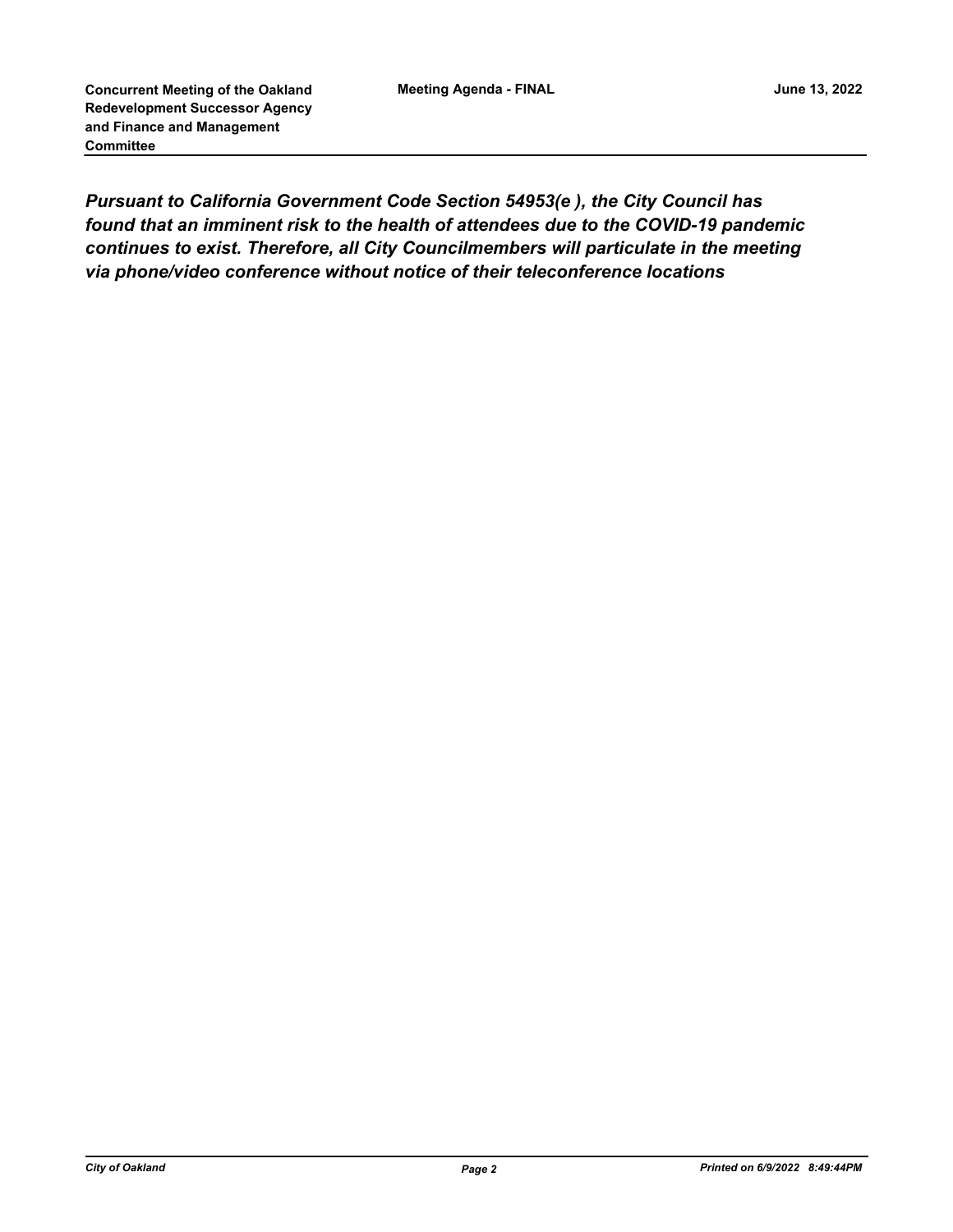#### PUBLIC PARTICIPATION

The public may observe and/or participate in this meeting many ways.

#### OBSERVE:

• To observe, the public may view the televised video conference by viewing KTOP channel 10 on Xfinity (Comcast) or ATT Channel 99 and locating City of Oakland KTOP - Channel 10 • To observe the meeting online from the City's Agenda Meeting Calendar, at the noticed meeting time, please click on https://oakland.legistar.com/calendar.aspx and click on the "In Progress" link under "Video" for the corresponding meeting.

• To observe the meeting by video conference, please click on this link:

https://us02web.zoom.us/j/81030133609 at the noticed meeting time.

• To listen to the meeting by phone, please call the numbers below at the noticed meeting time: Dial (for higher quality, dial a number based on your current location):US: +1 669 900 6833 or +1 253 215 8782 or +1 346 248 7799 or +1 929 436 2866 or +1 301 715 8592 or +1 312 626 6799 or 833 548 0282 (Toll Free) or 877 853 5247 (Toll Free) or 888 788 0099 (Toll Free) or 833 548 0276 (Toll Free) Meeting ID: 810 3013 3609

If asked for a participant ID or code, press #.

#### COMMENT:

ALL PUBLIC COMMENT ON ACTION ITEMS WILL BE TAKEN AT THE BEGINNING OF THE MEETING UNDER ITEM 1. COMMENT FOR ITEMS NOT ON THE AGENDA WILL BE TAKEN UNDER OPEN FORUM AT THE END OF THE MEETING

There are three ways to submit public comments.

• eComment. To send your comment directly to Council members and staff BEFORE the meeting starts please click on https://oakland.legistar.com/calendar.aspx and click on the "eComment" link for the corresponding meeting. Please note that eComment submission closes five (5) minutes before posted meeting time.

• To comment by Zoom video conference, click the "Raise Your Hand" button to request to speak when Public Comment is being taken on a eligible agenda item at the beginning of the meeting. You will be permitted to speak during your turn,allowed to comment, and after the allotted time, re-muted. Instructions on how to "Raise Your Hand" is available at:

https://support.zoom.us/hc/en-us/articles/205566129 - Raise-Hand-In-Webinar.

• To comment by phone, please call on one of the above listed phone numbers. You will be prompted to "Raise Your Hand" by pressing "\*9" to speak when Public Comment is taken. You will be permitted to speak during your turn, allowed to comment, and after the allotted time, re-muted. Please unmute your self by pressing \*6.

If you have any questions, please email the Agenda Management Unit at cityclerk@oaklandca.gov

- Office of the City Clerk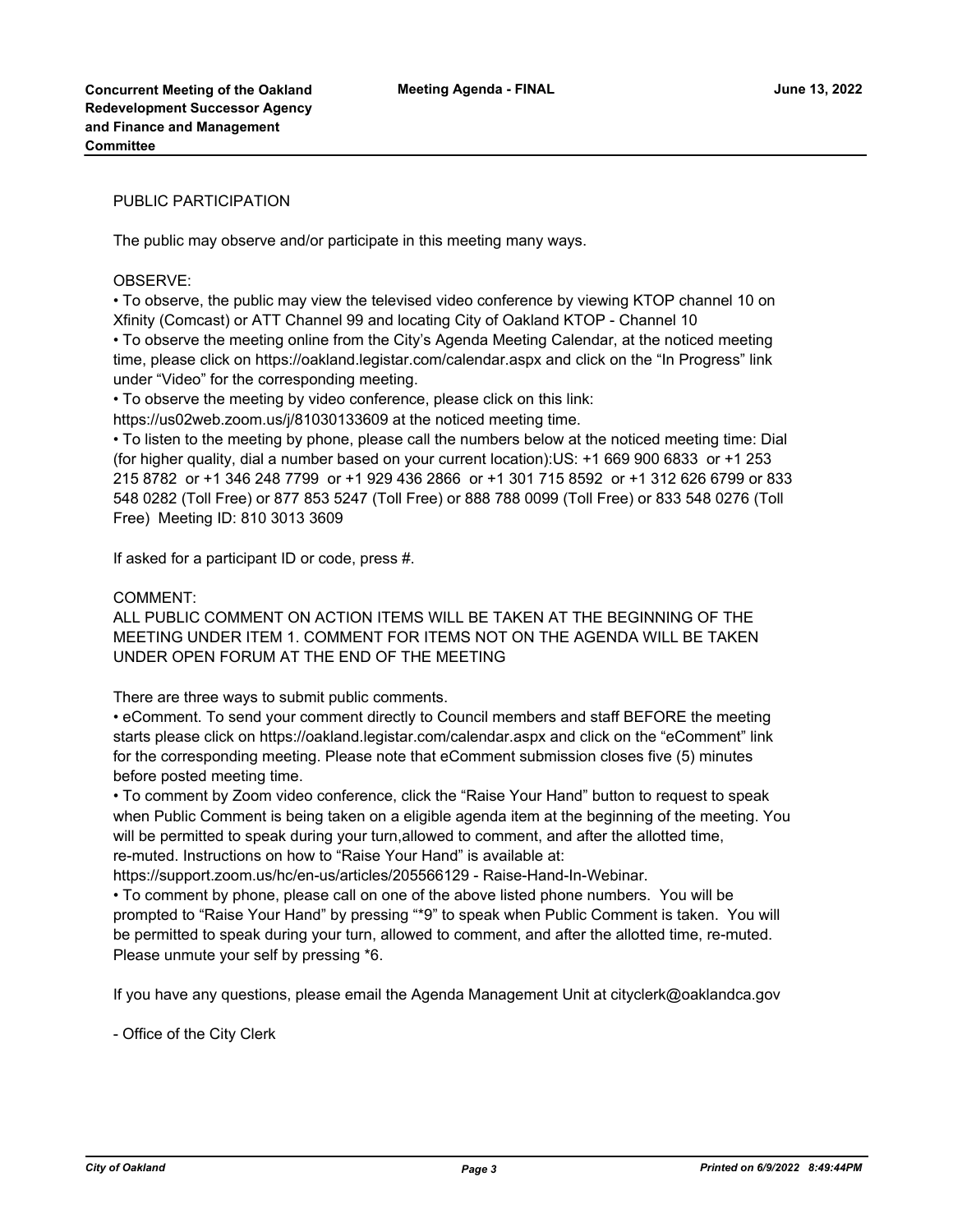#### **COMMITTEE MEMBERSHIP:**

*\*Council President Nikki Fortunato Bas, District 2; Councilmember Treva Reid, District 7; President Pro Tempore Sheng Thao, District 4; Chairperson: Vice Mayor Rebecca Kaplan, At-Large*

**Roll Call / Call To Order**

### **1 PUBLIC COMMENT: COMMENTS ON ALL ITEMS WILL BE TAKEN AT THIS TIME. COMMENTS FOR ITEMS NOT ON THE AGENDA WILL BE TAKEN DURING OPEN FORUM**

**2** Approval Of The Draft Minutes From The Committee Meeting Of May 9, 2022

[22-0460](http://oakland.legistar.com/gateway.aspx?m=l&id=/matter.aspx?key=33381)

*Attachments:* [View Report](http://oakland.legistar.com/gateway.aspx?M=F&ID=c6708c4e-6c9e-4a0f-a1e5-2dfd8589ddc9.pdf)

**3** Determination Of Schedule Of Outstanding Committee Items

[22-0461](http://oakland.legistar.com/gateway.aspx?m=l&id=/matter.aspx?key=33382)

[View Report](http://oakland.legistar.com/gateway.aspx?M=F&ID=f6668e6e-636f-47b0-a374-aa603f0305ba.pdf) *Attachments:*

[View Supplemental Report - 6/9/2022](http://oakland.legistar.com/gateway.aspx?M=F&ID=7ca1024f-fc86-45c3-82ed-c35aebb02199.pdf)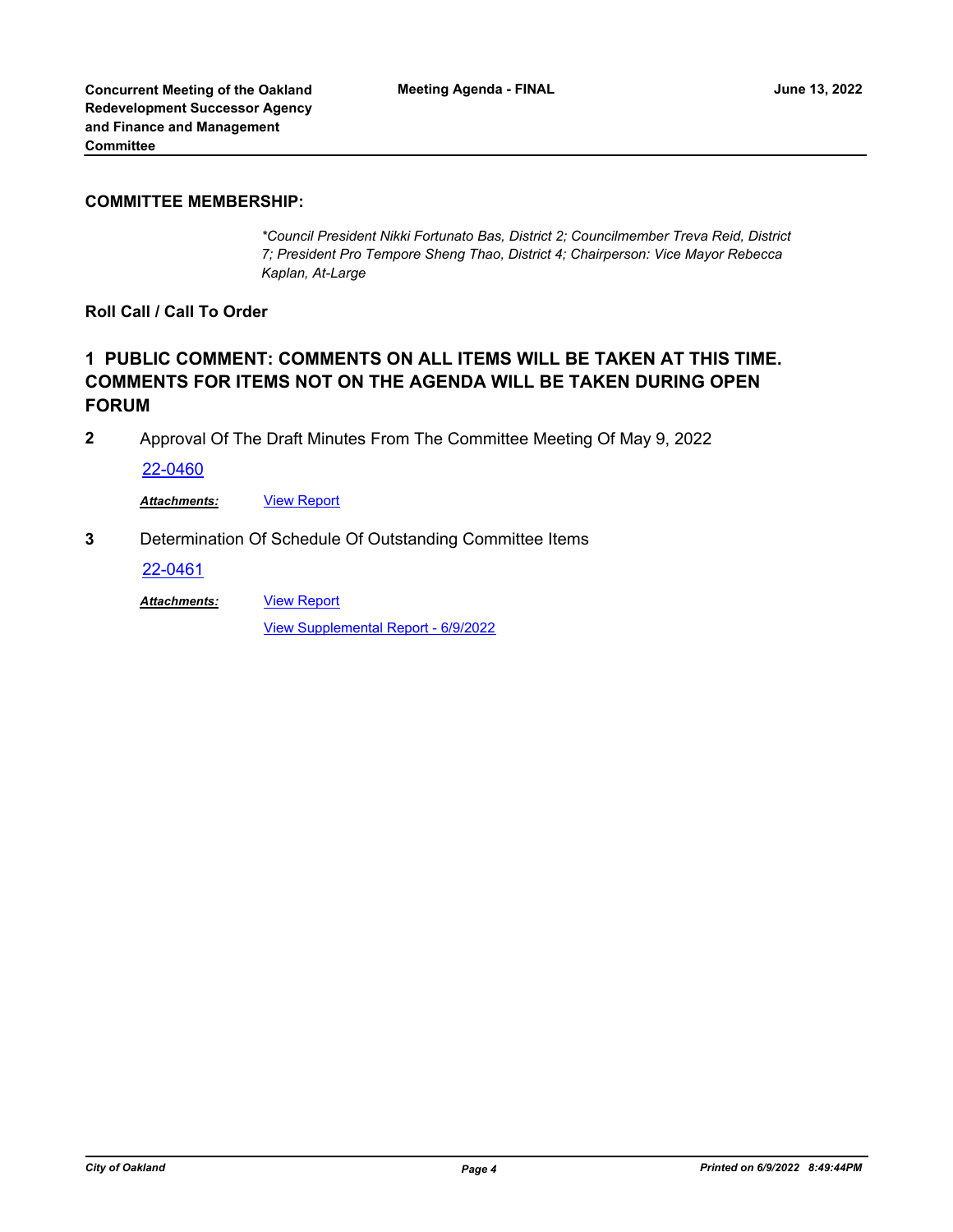Subject: Vacancy Rates Of Transportation, Planning And Building, And Public Works **Departments 4**

From: President Pro Tempore Thao, Councilmember Gallo And Fife Recommendation: Receive An Informational Report From The City Administrator Regarding The Vacancy Rates Of The Departments Of Transportation, Planning And Building, And Public Works And The Vacancy Rates Of Similar Departments Of Local Public Entities

[21-0585](http://oakland.legistar.com/gateway.aspx?m=l&id=/matter.aspx?key=32508)

| <b>Attachments:</b> | <b>View Report</b>                                |                                                                           |                                                                                                                                                                                                                       |  |  |  |
|---------------------|---------------------------------------------------|---------------------------------------------------------------------------|-----------------------------------------------------------------------------------------------------------------------------------------------------------------------------------------------------------------------|--|--|--|
|                     | <b>View Attachments A-H</b>                       |                                                                           |                                                                                                                                                                                                                       |  |  |  |
|                     | View Supplemental Report - 3/30/2022              |                                                                           |                                                                                                                                                                                                                       |  |  |  |
|                     | View Supplemental Report Attachment A - 3/30/2022 |                                                                           |                                                                                                                                                                                                                       |  |  |  |
|                     | View Supplemental Report Attachment B - 3/30/2022 |                                                                           |                                                                                                                                                                                                                       |  |  |  |
|                     | View Supplemental Report Attachment C - 3/30/2022 |                                                                           |                                                                                                                                                                                                                       |  |  |  |
|                     | View Supplemental Report Attachment D - 3/30/2022 |                                                                           |                                                                                                                                                                                                                       |  |  |  |
|                     | View Supplemental Report Attachment E - 3/30/2022 |                                                                           |                                                                                                                                                                                                                       |  |  |  |
|                     | View Supplemental Report Attachment F - 3/30/2022 |                                                                           |                                                                                                                                                                                                                       |  |  |  |
|                     | View Supplemental Report Attachment G - 3/30/2022 |                                                                           |                                                                                                                                                                                                                       |  |  |  |
|                     | View Supplemental Report Attachment H - 3/30/2022 |                                                                           |                                                                                                                                                                                                                       |  |  |  |
|                     | View Supplemental Report Attachment I - 3/30/2022 |                                                                           |                                                                                                                                                                                                                       |  |  |  |
|                     |                                                   | View Supplemental Report - 6/9/2022                                       |                                                                                                                                                                                                                       |  |  |  |
|                     | View Supplemental Attachment A - 6/9/2022         |                                                                           |                                                                                                                                                                                                                       |  |  |  |
|                     | <b>Legislative History</b>                        |                                                                           |                                                                                                                                                                                                                       |  |  |  |
|                     | 7/22/21                                           | *Rules & Legislation<br>Committee                                         | Scheduled to the *Public Works Committee                                                                                                                                                                              |  |  |  |
|                     |                                                   | The Rules and Legislation Committee Scheduled this item to Public Works   |                                                                                                                                                                                                                       |  |  |  |
|                     | 9/16/21                                           | *Rules & Legislation<br>Committee                                         | Scheduled to the *Finance & Management<br>Committee                                                                                                                                                                   |  |  |  |
|                     | 9/23/21                                           | *Rules & Legislation<br>Committee                                         | * Withdrawn and Rescheduled to the<br>*Finance & Management Committee                                                                                                                                                 |  |  |  |
|                     | 10/7/21                                           | *Rules & Legislation<br>Committee<br>Committee Meeting February 2022; And | * Withdrawn and Rescheduled to the<br>*Finance & Management Committee<br>The Rules and Legislation Committee Approved a Title Change and to<br>withdraw and reschedule this item to the First Finance $\&$ Management |  |  |  |

*Councilmember Gallo was added as a Co-Sponsor*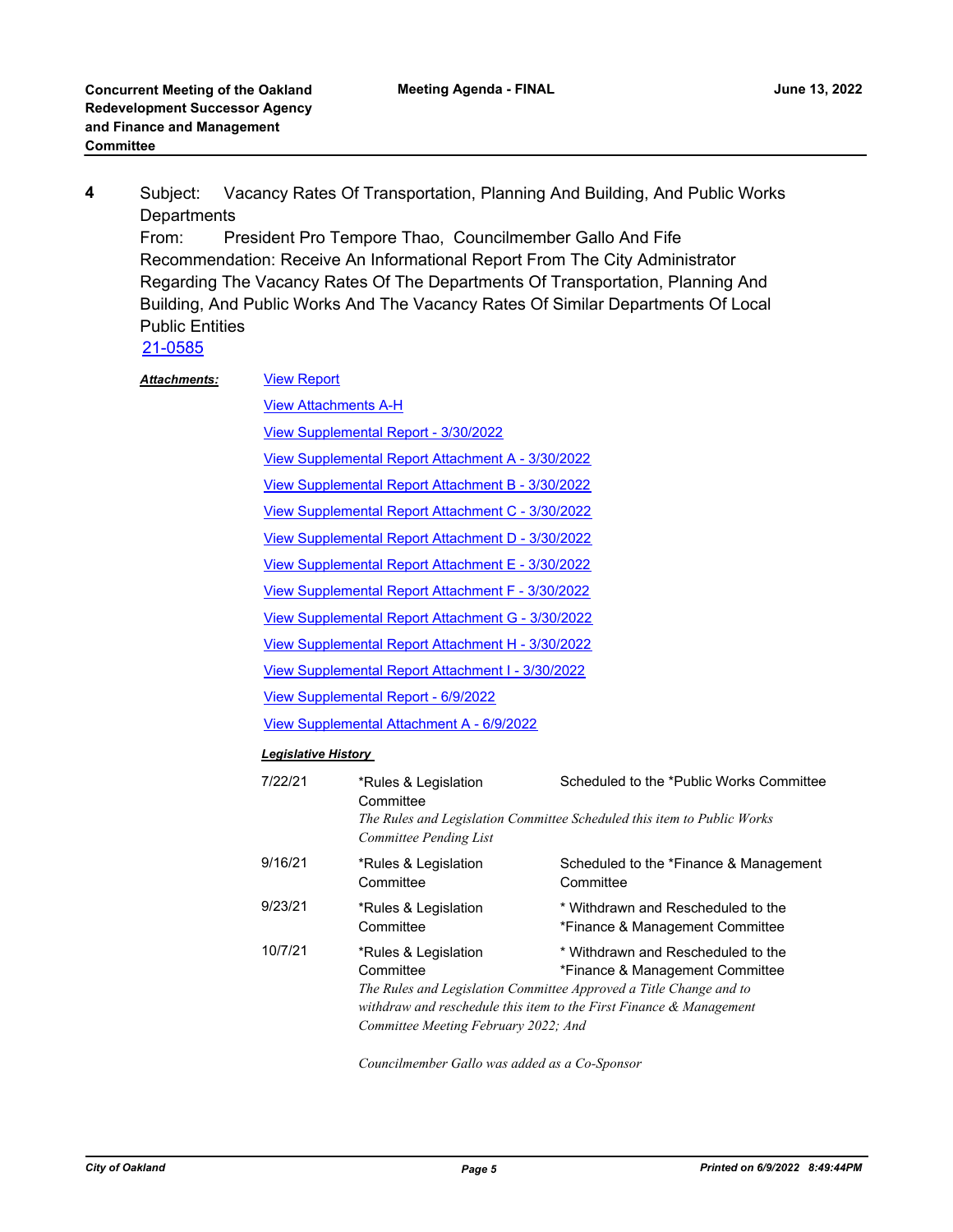| 2/7/22  | *Special Finance &<br>Management Committee<br>following supplemental report:                                                                                                                                                                                                                                                                                                                                                                                                                                                                                                                                                                                                                                                                        | Continued to the *Finance & Management<br>Committee<br>The Committee approved to continue staffs recommendations to include the                   |  |
|---------|-----------------------------------------------------------------------------------------------------------------------------------------------------------------------------------------------------------------------------------------------------------------------------------------------------------------------------------------------------------------------------------------------------------------------------------------------------------------------------------------------------------------------------------------------------------------------------------------------------------------------------------------------------------------------------------------------------------------------------------------------------|---------------------------------------------------------------------------------------------------------------------------------------------------|--|
|         | 1. What efforts are being taken to increase community out-reach<br>underemployed areas<br>2. Status update on how off site cannabis use relates to Hiring<br>3. Break down of exit strategy to help improve retention<br>4. Request to separate the Attachments in the report and include in the vacancy<br>reports going forward Attachment D - Classifications with 5 or more positions<br>and over 20%<br>5. Analysis on Cash hiring incentives compared to surrounding cities<br>6. What is the goal, break down and time line to fill vacancies<br>7. What are the Attrition Rates for departments<br>8. Data analysis of the Oakland Coliseum Job Fair<br>9. Analysis of strategic recruiting efforts and partnering on specific job training |                                                                                                                                                   |  |
|         | programs; and<br>10. Any additional information not previously included<br>On the April 11, 2021 Finance & Management Committee Agenda                                                                                                                                                                                                                                                                                                                                                                                                                                                                                                                                                                                                              |                                                                                                                                                   |  |
| 2/10/22 | *Rules & Legislation<br>Committee                                                                                                                                                                                                                                                                                                                                                                                                                                                                                                                                                                                                                                                                                                                   | Continued to the *Finance & Management<br>Committee                                                                                               |  |
| 4/11/22 | *Special Finance &<br><b>Management Committee</b><br>Finance & Management Committee                                                                                                                                                                                                                                                                                                                                                                                                                                                                                                                                                                                                                                                                 | Continued to the *Finance & Management<br>Committee<br>The Committee continued the recommendation of staff to the May 9, 2022                     |  |
| 4/14/22 | *Rules & Legislation<br>Committee                                                                                                                                                                                                                                                                                                                                                                                                                                                                                                                                                                                                                                                                                                                   | Scheduled to the *Finance & Management<br>Committee                                                                                               |  |
| 4/28/22 | *Special Rules and<br>Legislation Committee<br>Management Committee.                                                                                                                                                                                                                                                                                                                                                                                                                                                                                                                                                                                                                                                                                | * Withdrawn and Rescheduled to the<br>*Finance & Management Committee<br>This item was withdrawn and rescheduled to the June 13, 2022 Finance and |  |
|         |                                                                                                                                                                                                                                                                                                                                                                                                                                                                                                                                                                                                                                                                                                                                                     | $\ell$ and a change come of a constant contained and constant manches $E(\ell_1, \ldots, \ell_n)$                                                 |  |

*A title change was also read into record, and council member Fife was added as a co author.*

Subject: City Of Oakland Investment Policy For FY 2022-23 From: Finance Department Recommendation: Adopt The Following Pieces Of Legislation: **5**

> 1) A Resolution Adopting The City Of Oakland Investment Policy For Fiscal Year 2022- 2023; And

[22-0433](http://oakland.legistar.com/gateway.aspx?m=l&id=/matter.aspx?key=33354)

[View Report](http://oakland.legistar.com/gateway.aspx?M=F&ID=3bed2c84-7afe-48ba-9bed-5b52465da0ac.pdf) *Attachments:*

[View Legislation](http://oakland.legistar.com/gateway.aspx?M=F&ID=ffd8061c-12b3-465e-b1b8-0f3bd157064b.PDF)

*Legislative History*